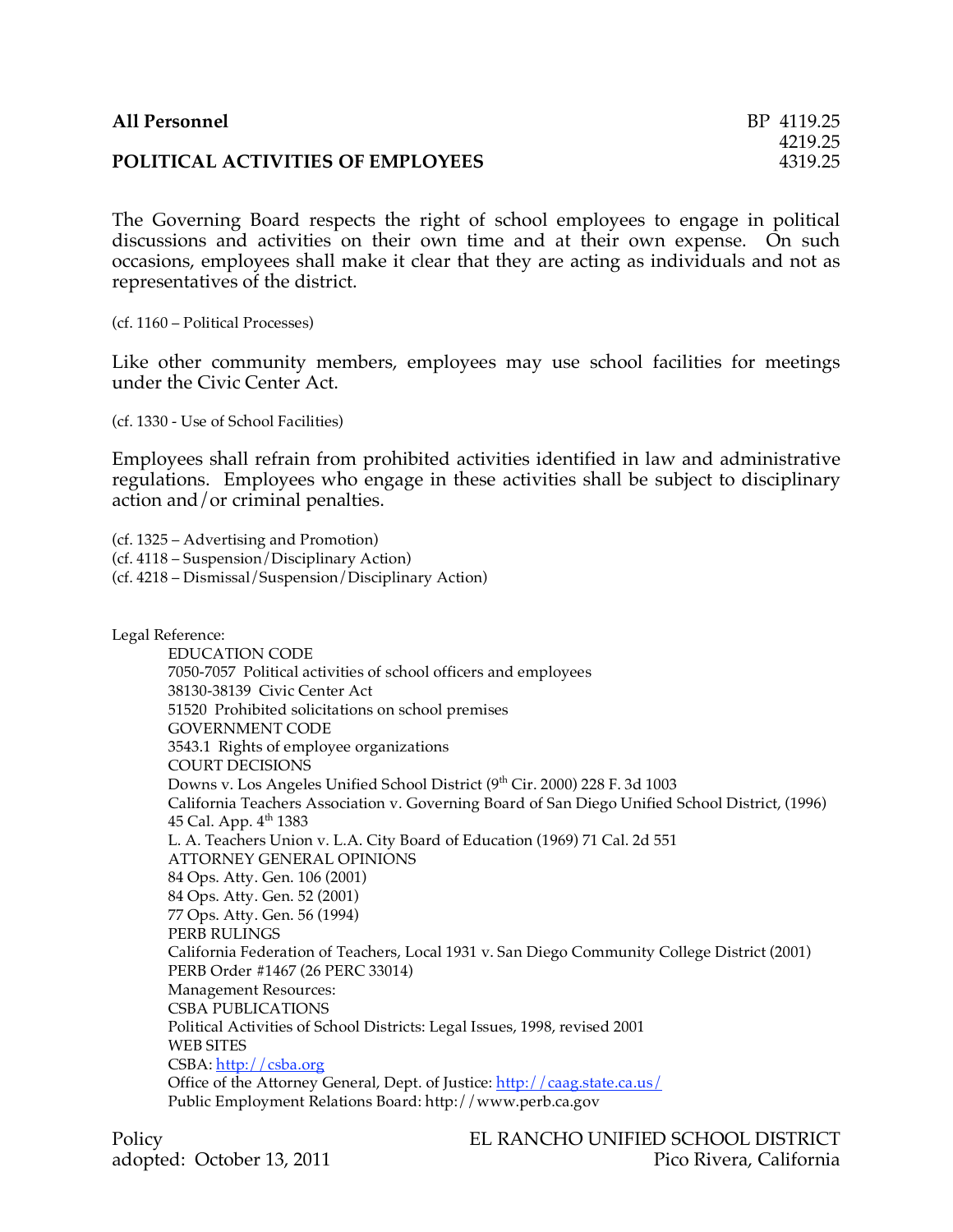| All Personnel                     | AR 4119.25 (a)     |
|-----------------------------------|--------------------|
| POLITICAL ACTIVITIES OF EMPLOYEES | 4219.25<br>4319.25 |

Education Code 7055 authorizes the Governing Board to establish regulations related to (1) officers and employees engaging in political activity during working hours, and (2) political activities on district premises.

## **District employees shall not:**

1. Use district funds, services, supplies or equipment to urge the passage or defeat of any ballot measure or candidate, including any candidate for election to the Governing Board. (Education Code 7054)

(cf. 1160 – Political Processes)

- 2. During working hours and on district property, solicit or receive any political funds or contributions to promote the passage or defeat of a ballot measure that would affect the rate of pay, hours of work, retirement, civil service or other working conditions. (Education Code 7056)
- 3. During working hours and on district property, solicit or receive any political funds or contributions to promote the passage or defeat of other types of ballot measures.
- 4. Use district time to urge the passage or defeat of any ballot measure or candidate.
- 5. Use district equipment for the preparation or reproduction of political campaign materials, even if the district is reimbursed.

(cf. 3512 – Equipment)

- 6. Post or distribute political campaign materials on district property.
- 7. Disseminate political campaign materials through the district's mail service, email or staff mailboxes.

(cf. 4040 – Employee Use of Technology)

- 8. Use students to write, address or distribute political campaign materials.
- 9. Present viewpoints on particular candidates or ballot measures in the classroom without giving equal time to the presentation of opposing views.

(cf. 6144 – Controversial Issues)

10. Wear buttons or articles of clothing that express political opinions on ballot measures or candidates during instructional time.